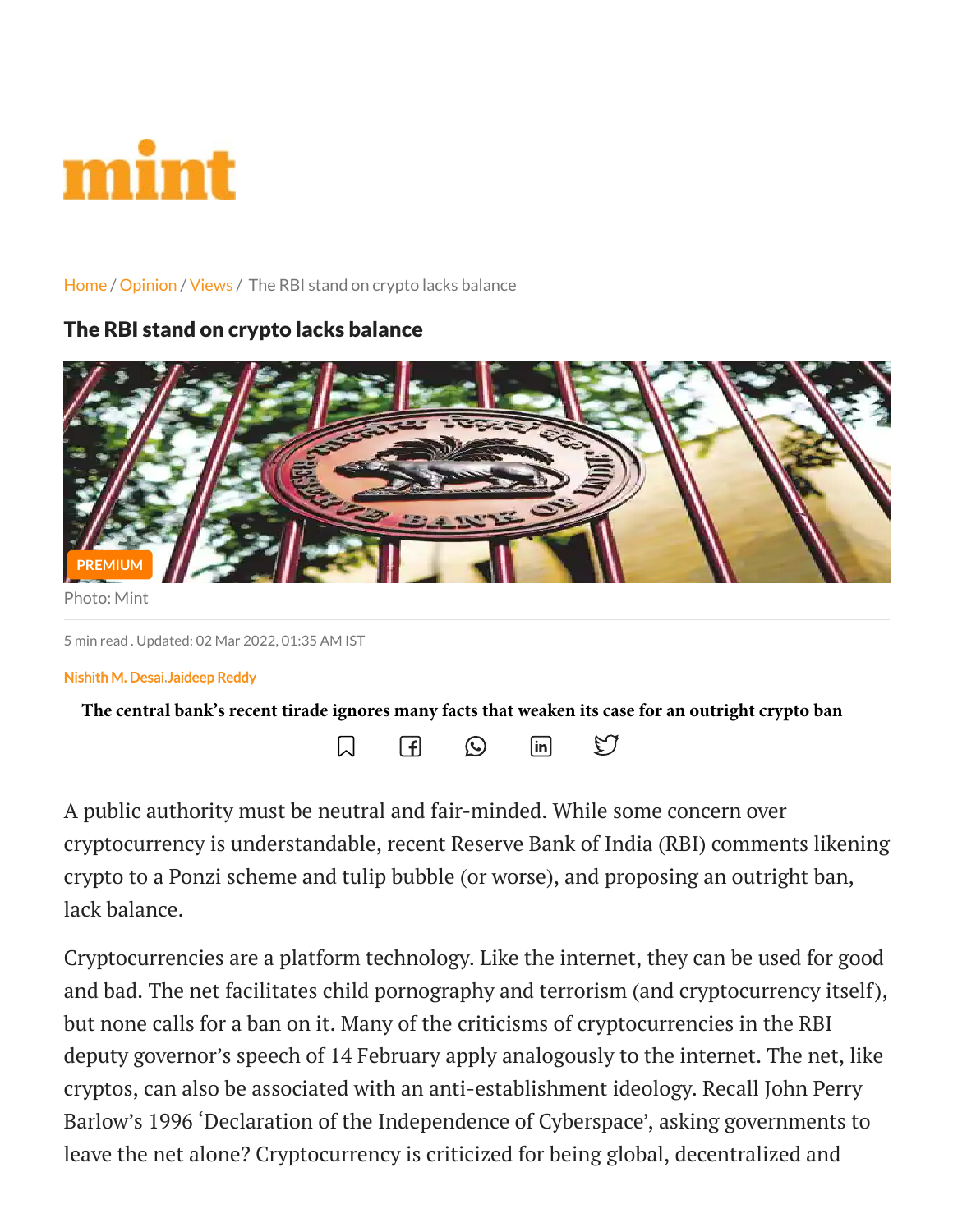bypassing intermediaries. But why should that be bad? Email is global, it article that said this about the net: "We're promised instant catalog shopping—just point and click for great deals. …So how come my local mall does more business in an afternoon than the entire internet handles in a month?" bypassing intermediaries. But why should that be bad? Email is global, it<br>disintermediates the post office, and that's useful. We're reminded of a 1995 Newsweek<br>article that said this about the net: "We're promised instant

No one expects a eulogy to cryptocurrency from RBI, but one would expect it to take a balanced view, so that it does not gloss over the pros and merely highlights the cons.

disintermediates the post office, and that's useful. We're reminded of a 1995 Newsweek<br>uride that said this about the net: "We're promised instant cataly alsopping--just<br>point and click for great deals. ...So how come my l space can be debunked. By World Bank data, India was the largest receiver of inward migrant remittances in 2021, at \$87 billion. But the average cost of sending a remittance to India in 2020 was 5.4%. That translates to over ₹30,000 crore in cost, almost thrice our annual midday-meals budget. This money could be saved, given permissive regulations, since several cryptocurrencies allow cross-border transfers at near-zero cost within seconds. Cryptos have also proven useful in a variety of other contexts, including powering schemes by the World Food Programme and Unicef, and helping raise thousands of crore for covid relief in India. In fact, despite the speech claiming that a crypto ban would not hurt blockchain technology, it fails to note that several 'blockchain' innovations are powered by native cryptocurrencies, such as the bypassing intermediaries. But why should that be bad? Email is global, it<br>disintermediates the post office, and that's useful. We're reminded of a 1995 Newsweek<br>article that said this about the net." We're promised instant based on Ethereum, and non-fungible token (NFT) offerings by Indian creators and media houses. While the biggest global institutions and academics, including Turing Award winners, and some of the best Indian minds acknowledge the technological breakthrough of cryptocurrency, RBI still appears to be in disbelief. imail is global, it<br>reminded of a 1995 Newsweek<br>ant catalog shopping—just<br>mall does more business in an<br>to none would expect it to take a<br>l merely highlights the cons.<br>not meet any need in the finance<br>elargest receiver of bypassing intermediaries. But why should that be b<br>disintermediates the post office, and that's useful.<br>Tricle that said this about the net: "We're promise<br>point and click for great deals. ...So how come my la<br>fitemoon tha

The speech also missed some relevant facts. While citing a source estimating the value of crimes globally using cryptocurrencies in 2021 at \$14 billion, it did not note that the same source found that illicit activity was just 0.15% of the total crypto transaction volume. The speech also stated that illegal transactions "have been largely filtered out of the formal financial system", but did not cite RBI's own annual report which found that the total quantum of frauds in the Indian banking system in 2020-21 was over  $\bar{\ell}$ 1.38 trillion (which exceeds \$14 billion). Yet, no one would call it a "Ponzi scheme" .

Even if RBI wished to express a strong dislike for cryptocurrency, a ban call ignores our constitutional scheme. It is a basic constitutional principle that the state does not